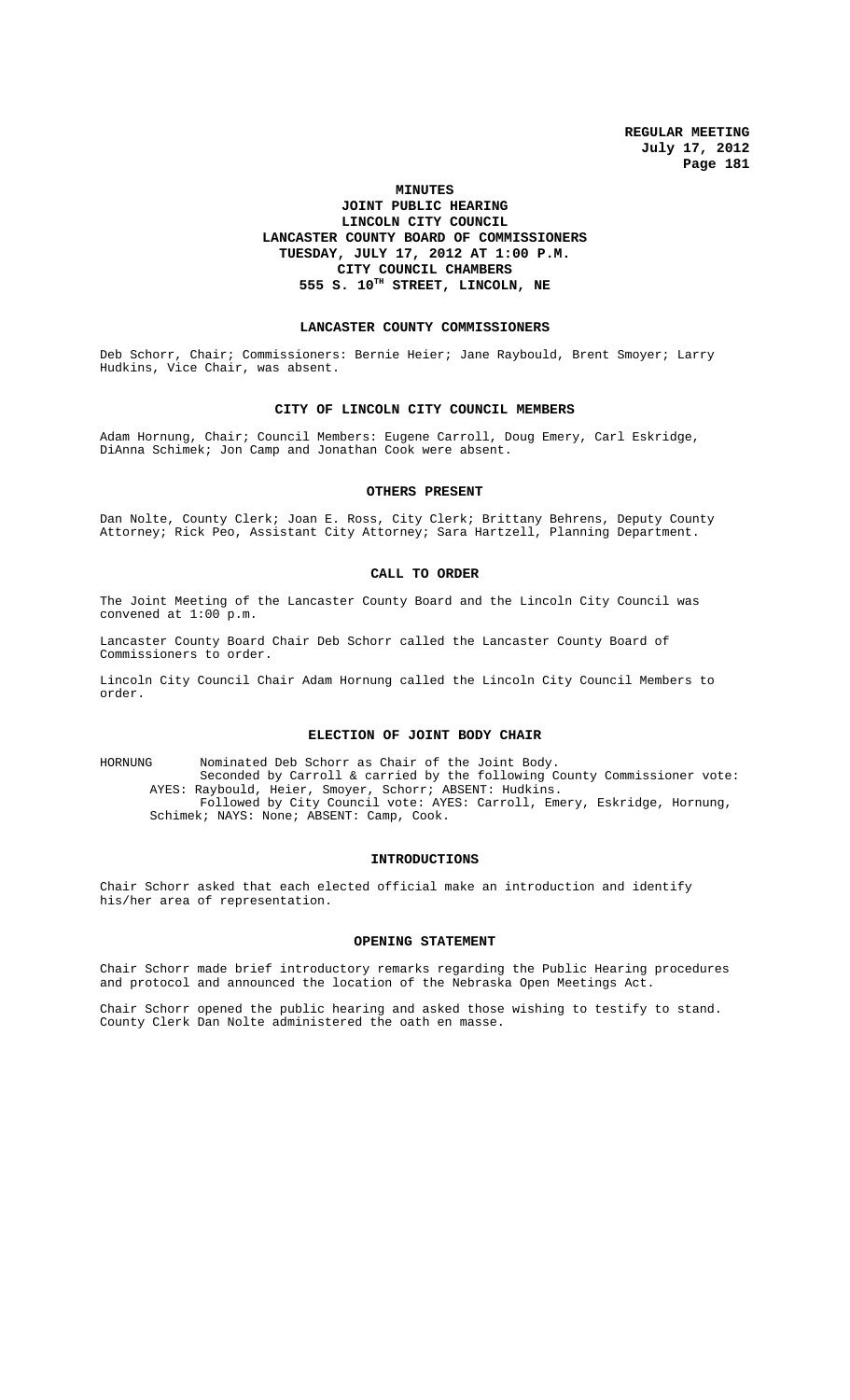### **RESOLUTIONS - PUBLIC HEARING**

#### **COUNTY CLERK AND CITY CLERK CALL THEIR RESPECTIVE ITEMS**

County Special Permit No. 12015 - Appeals from the Planning Commission's conditional approval of the application of Radix, Inc. for authority to operate a recreational facility in the AG Agricultural District, on property generally located at S.W. 29th Street and W. Wittstruck Road.

12R-150 City Special Permit No. 12016 – Appeals from the Planning Commission's conditional approval of the application of Radix, Inc. for authority to operate a recreational facility in the AG Agricultural District, on property generally located at S.W. 29th Street and W. Wittstruck Road.

### **PRESENTATION BY APPLICANT**

Peter Katt, Baylor Evnen, 600 Wells Fargo Center, 1248 O St., came forward as the attorney representing Radix, Inc., a Nebraska non-profit corporation, operating Camp Gargano in the southern, mid-part of the County. He said the facility is currently permitted with a special permit for a club. He said Planning Department recommends that the special permit be changed from a club designation to a recreational facility designation. Mr. Katt said following a meeting with City staff, he and the project engineer, Mike Eckert, submitted an application requesting the designation of recreational facility. He said two individuals involved with the project, Doug Barry & Doug Pfeifer, are neighbors to the facility and have a fairly good feel for the neighborhood. Mr. Katt said they would run the facility in accordance with not creating an imposition on their neighbors. Mr. Katt said he and Mr. Eckert attended a meeting that was held at Camp Gargano along with Planning staff and neighbors. He said concerns were acknowledged and plans of the original proposal were significantly modified. He said there are three parts to the use in the particular permit for the recreational facility. Part A is how the Camp currently operates; Part B provision increases the numbers to 150; and Part C allows up to six events per year with 500 participants, provided an amusement license is obtained through the County. He said the Planning Department recommended approval of the application. Mr. Katt further stated that the Planning Commission unanimously recommends that the special permit is modified and approved by them to be approved.

Commissioner Jane Raybould asked that the number of 500 participants be further defined.

Mr. Katt said 500 participants would be the number of people registered and participating in the event. He agreed with Ms. Raybould that the total number of attendees could exceed that number. He emphasized that all of the large events require an amusement license which is subject to review annually by the County Board. If the applicant does not operate these events successfully, it is likely that more restrictions will be imposed. He asked that a flexible balance be allowed for Radix to host unknown future events but to not impact the neighborhood negatively.

Council Member Eugene Carroll inquired about property ownership. Mr. Katt responded that the real estate is owned by the non-profit corporation and the details of paying property taxes have not been finalized yet. Mr. Katt clarified a request for closure of a minimum maintenance road during events and affirmed that there is sufficient parking for 500+ participants.

Mike Eckert, Engineer with Civil Design Group, Inc., 8535 Executive Woods Dr., came forward to answer questions. He indicated there would be overflow parking lots in grass fields and handicap stalls would be hard surfaced.

Doug Barry, 14401 SW 15<sup>th</sup> St., Roca, Director and Founder of Radix and Camp Gargano, came forward to present his objectives. Mr. Barry said his home, in which he is raising five children, is the nearest residence to the property. He said in its 2½ year existence, the Camp's overall purpose has been to affect people's lives in a positive way. He said the primary use of the Camp is on 23 acres and includes running trails along the outside edges. Mr. Barry said the reason for the special permit is to continue the organization's work on a broader scale.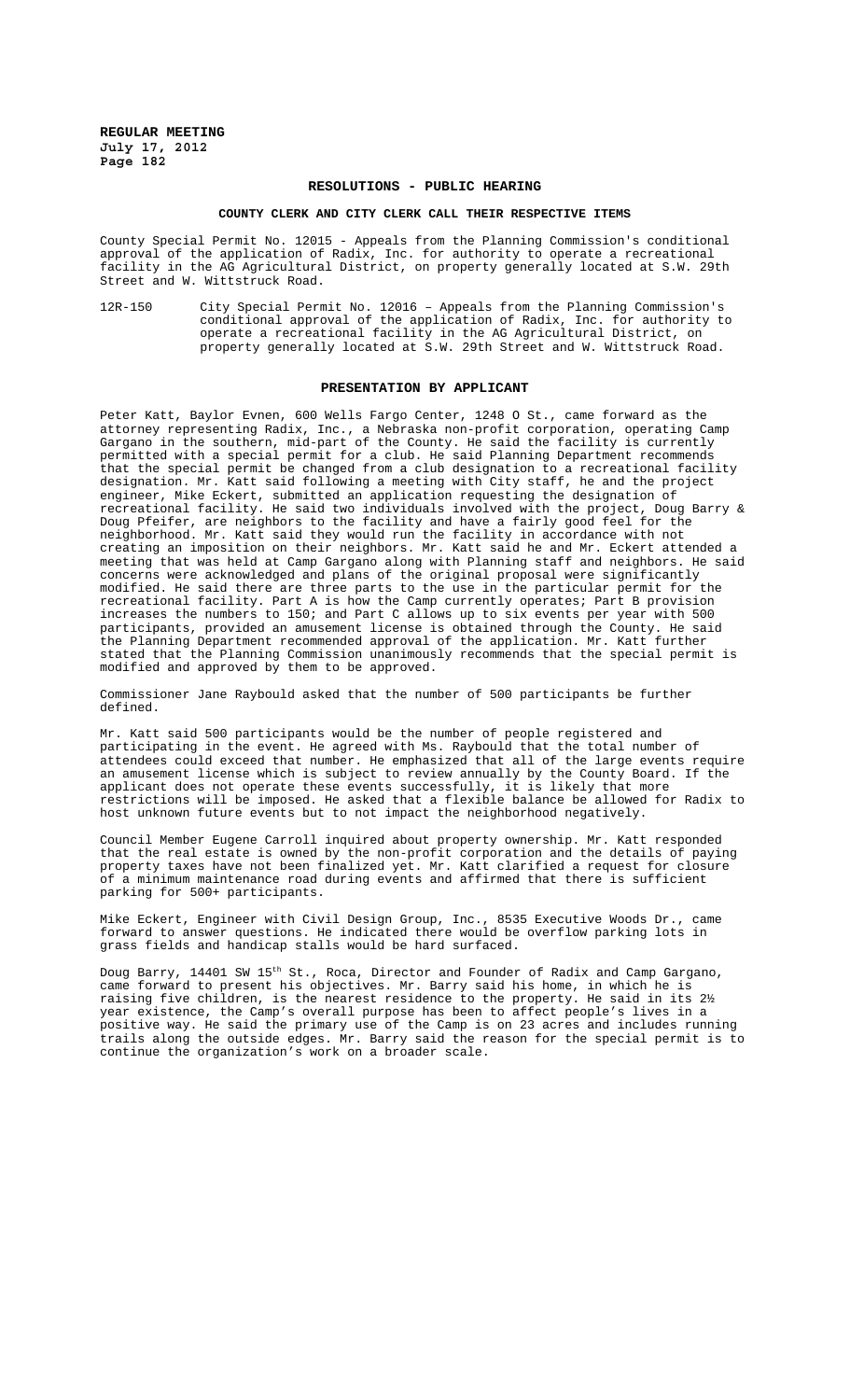Council Member DiAnna Schimek clarified that Mr. Barry's application is for an increase in participants from 50 to 150 and a provision for special events. Mr. Barry agreed with Ms. Schimek and explained that currently he holds fund-raising gatherings, prayer rallies and open-house events to give exposure to their work. He said the 500 number gives flexibility to host family-friendly, wholesome events. He explained his connection to Victory Quest which is a for-profit corporation that encourages health & wellness. Mr. Barry said the 150 person events relate to day camps only because the bunk house does not hold more than 50 persons for an overnight stay.

## **PUBLIC TESTIMONY**

Bob Roper, 10755 NW Hillsboro Rd., Platte City, MO, came forward in support. He said Radix impacts the lives of young men and young women in youth-related events to build the body, mind and soul. Mr. Roper said in the 20 years he has known Doug Barry, his intentions have always been of the highest ideal.

Jordan Barry, 14401 SW 15th St., Roca, came forward in support. He described his involvement from the early days of summer boot camp drills with friends to his work assisting his father, Doug Barry. He related one example of a participant's experience which was so inspiring, the young man carried the positive experience back home with him.

Jenay Barry, 14401 SW 15th St., Roca, came forward in support. Through her work at Camp Gargano, she and other young women have experienced growth in character and leadership. She wants their work to continue to reach as many people as possible.

Jacob Otte, 7951 Cheney Ridge Rd., came forward in support. He said he wants others to benefit from Camp Gargano's message which has also benefitted him.

Ron Oelling, 2141 Wilderness Ridge Dr., came forward in opposition. He said he is engaged in the business of farming on four sides of the applicant's property. He expressed concerns about traffic safety, litter and dust control.

Heath Wilcox, 14200 SW 15<sup>th</sup> St., Roca, came forward in opposition. He asked that individuals in attendance who are opposed to the special permit stand in recognition. He presented a petition of 43 signatures collected from farmers, families and working class people who oppose the special permit. He said people who live miles away or out of state have a choice in deciding when, how or if they will come to the proposed events. Surrounding neighbors will be forced to live with the events and he feels their quality of life will be impacted.

Michelle Brandt, 2311 W. Cove Dr., came forward in opposition. She expressed concern about the size of events which were once 50 or fewer participants at a time to hundreds of people. She said farmers who pay taxes should not have to work around the activities of Camp Gargano events.

Council Member Emery stated that if traffic is the main issue he suggested that a balance in the use of the roadways be found during the six events.

Trudy Adams, 13939 SW  $14<sup>th</sup>$  St., came forward in opposition. She said she & her husband have owned 43 acres of property for the last 13 years and it borders the north fence line of Radix. She felt she was misled about the size of a building which was to be 1,000 sq. ft. but turned out to be 20,000 sq. ft.; the location grew from 23 to 71 acres; and testimony revealed that participation may grow from 500 to 1,000 individuals. Ms. Adams recounted other issues that concerned her.

Chair Schorr advised everyone in attendance that several departments are involved in the enforcement of a special use permit. She said the County Engineer oversees the roads & traffic; County Sheriff would be involved with excessive numbers; Health Department monitors noise; Building & Safety and Planning Commission are involved as well.

Laura Bahr-Frew, 15000 SW 29<sup>th</sup>, Martell, came forward in opposition. She said a discussion with Mr. Barry about 12 years ago led her to believe that the bunk house would only be large enough to house 50 young men to carry out a mission to build strong Christian leaders. She feels that expansion will bring about more people, more events, noise and traffic. Ms. Bahr-Frew said at the May 22, 2012 informational meeting for neighbors held at the Camp, she was shocked to see a 20,000 sq. ft. building.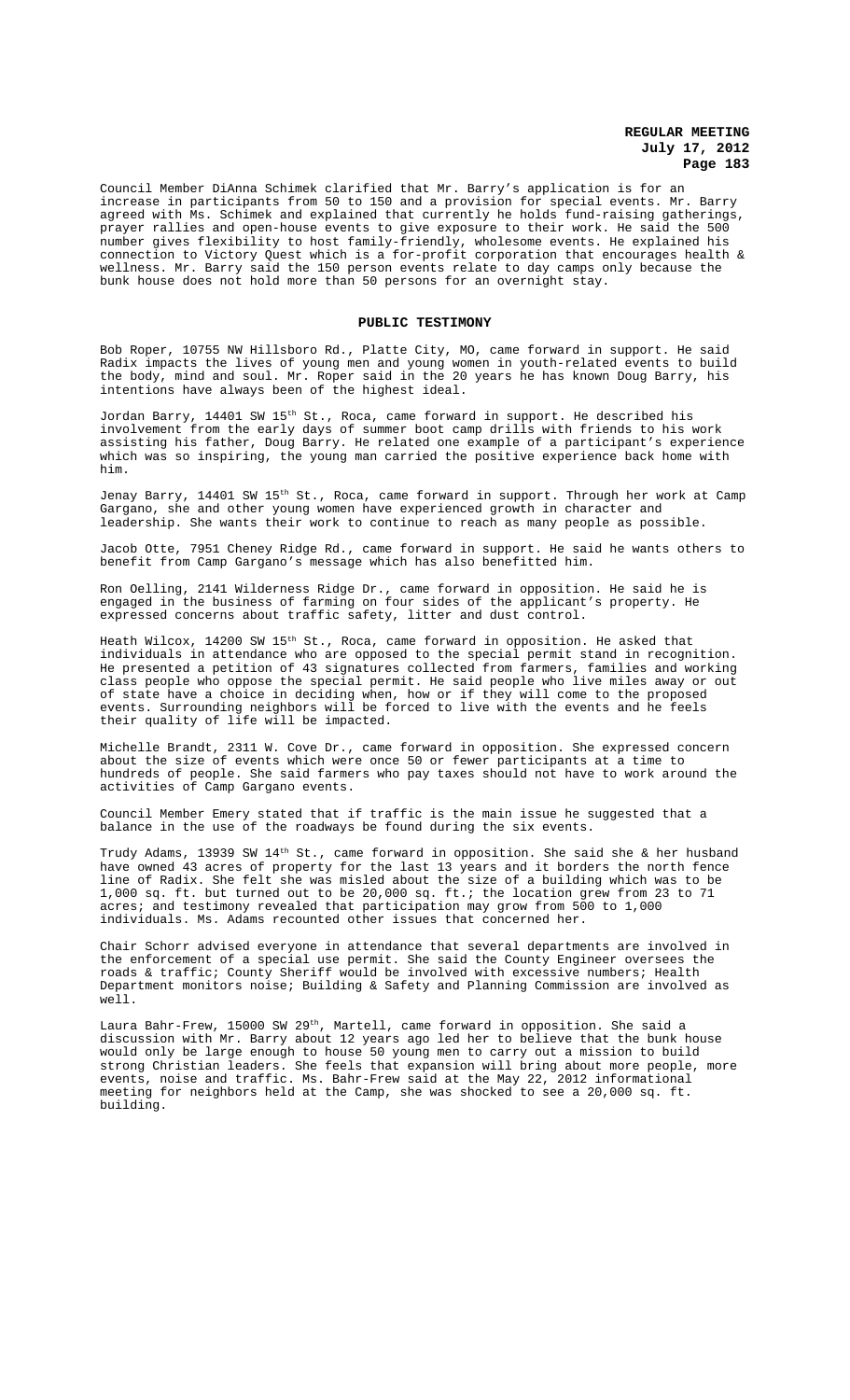Commissioner Brent Smoyer asked Ms. Bahr-Frew, because of its size, if she experienced any noise issues. She responded, no.

Jim Frew, 15000 SW 29th, Martell, came forward in opposition. He presented items of concern to him: 1) Victory Quest Vets Run reported a road closure that did not occur; 2) Zoning application indicated that Mr. Barry informed his neighbors, but he did not; 3) Letters from Mr. Barry were only sent to neighbors in the CUP. Mr. Frew questioned the tax-exempt status and Mr. Barry's original intentions.

Sara Hartzell, Planning Department, came forward to provide clarification. She said the original application was approved in 2007 for a club special permit for 50 or fewer users and a 20,000 sq. ft. building.

Rod Hollman, 6175 W. Wittstruck Rd., Martell, came forward in opposition. He expressed his concerns about traffic and safety as he actively travels the county roads to conduct his farming operations. In response to questioning about traffic issues, Mr. Hollman said it may not be a lot of difference whether 150 participants leave an event all at once or 500 dribble out slowly.

Commissioner Heier reminded Mr. Hollman and others of the traffic issues on  $84<sup>th</sup>$  Street that were of great concern when the Lancaster Event Center was being built.

Jonathan Little, 13200 SW 14<sup>th</sup> St., Roca, came forward in opposition. He presented three key issues: 1) a non-profit camp is being used as a for-profit endeavor; 2) neighbors are being bullied with a fear tactic; 3) the facility has only one entry/exit. He expressed concerns about traffic safety on gravel roads and conservation of water.

Ms. Hartzell came forward to answer questions about the possibility of the facility being used to house sex offenders without the County Board's approval. She said if the State bought the land and put that type facility in place, they would not have to go through the process. She said another possible use would be for a group home. Ms. Hartzell reported that the group home use is unlikely, given the limit on the number of people allowed in that type of dwelling and the cost benefit ratio of utilizing a 20,000 sq. ft. building.

Don Foxhoven, 15700 SW 29<sup>th</sup> St., Martell, came forward in opposition. He shared his concerns of additional traffic leading to and exiting from the facility.

John Virts, 1301 W. Wittstruck Rd., Roca, came forward in opposition. He believes that minimum maintenance road is dangerous. Mr. Virts believes the applicant is violating his permit and should not be given another one.

Rick Peo, Assistant City Attorney, came forward to answer Council Carroll's question about how a City Council amendment to the special use permit might affect the County. Mr. Peo said that hopefully both legislative bodies will come to a similar arrangement as to terms, otherwise it would not be in conformance. He discussed the possibilities if the City voted one way and the County voted another way.

Brittany Behrens, Deputy County Attorney, came forward to answer questions. She clarified that the County Special Permit No. 12015 only applies to the property within the County jurisdiction. The City Special Permit No. 12016 would only apply to that area within the City's three-mile jurisdiction.

Mr. Katt came forward in rebuttal to address the issues raised by the opposition. He clarified possibilities of differing decisions by County & City. He said the only activities in the City jurisdiction are running trails. Mr. Katt said when his client came before the City & County to explain what he would like to do, he was guided to an approved use that fit his plans best. Mr. Katt believes there is no evidence that Mr. Barry or anyone associated with Camp Gargano has done anything other than to operate Camp Gargano as it was originally presented, discussed  $\&$  approved by the County Board and City Council five years ago. He explained there is no particular zoning ordinance or special permit written specifically for every property down to the "T". The "club" choice was made at the time. Upon further discussion with staff, consensus determined the facility fits better with "recreational facilities". Mr. Katt continued to share that staff made the recommendation that it's appropriate to change this to a recreational facility. In addition to approved uses, properties have the right for accessory uses and as long as it is not the primary use of the property, it is allowed. He said from a traffic engineering perspective, it was determined that the existing road facilities can handle 1,000.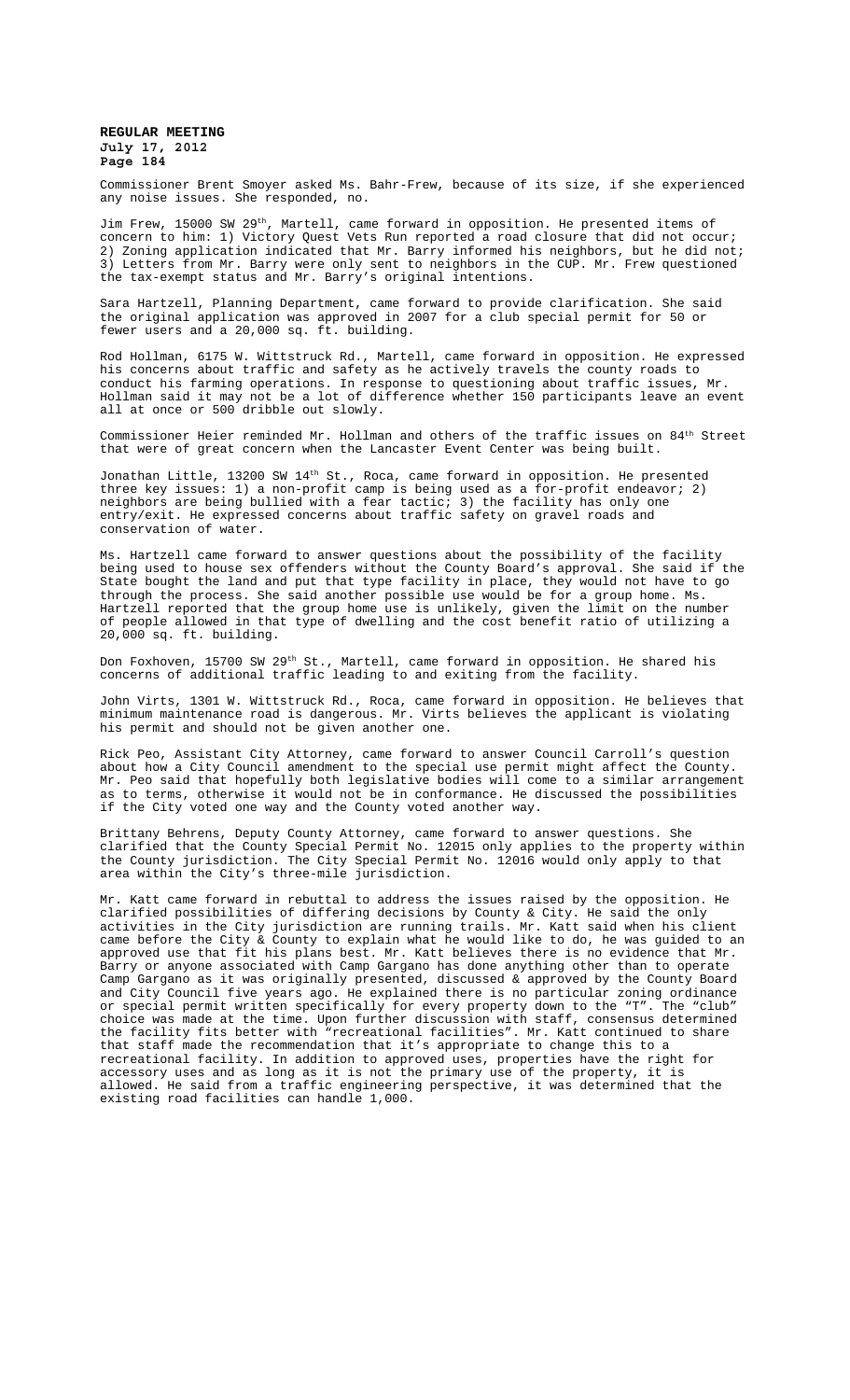Mike Eckert came forward in rebuttal to speak about compromises. The special permit was actually within 250 feet of the acreage houses on the east side. He said compromises have been made to allow for more distance. He said the grass overflow parking allows for 1,000 stalls.

Commissioner Heier asked for clarification of ownership. Mr. Katt said the owner of the facility is Radix, Inc., which is a Nebraska non–profit corporation. The corporation is also the applicant that has applied for the special permit.

Commissioner Raybould asked for clarification of a club vs. a recreational facility. Mr. Katt said the events which have been held to date – fundraising events related to club activities - are accessory to the club use.

Ms. Hartzell came forward to respond to Commissioner Raybould's suggestion that Radix, Inc. simply seek County approval by applying for an amusement license for a special event with 500 participants. Ms. Hartzell stated that the day-to-day functioning of Radix must be addressed. It functions on a multi-generational level, working with adults as well as children. They work with different groups of people, not members of a club, so there would still be a conflict with the definition as a club. She said the special permit does define what recreational activities are to be expected on this property. Ms. Hartzell clarified the levels in the special permit and what amendments could be made.

Council Member Schimek requested that Mr. Barry clarify who Radix serves. Mr. Barry responded that Radix serves men and women of all ages. He said in the beginning it focused on young men. Throughout his travels around the country, he saw men who were missing the boat with regard to leadership and being heads of families. It then expanded to include young ladies, college girls, college guys and eventually adults.

Chair Schorr asked how larger racing events fit the Radix mission. Mr. Barry said to help draw people in to get a message, he had to give them something in which to engage in – fitness and challenges.

Commissioner Raybould asked Mr. Barry a series of questions. He responded by saying that for the Victory Quest event, neither a road was closed nor barricades installed as he originally told neighbors. Mr. Barry said he had not spoken to neighbors about the special permit even though he had indicated it on the application form. He stated that neighbors' claims that he told them he was building a 1,000 sq. ft. structure were untrue. Mr. Barry said it was true that he received an offer from an individual who does research work - for states in general - in the treatment of sex offenders. The interested party had heard the facility was possibly for sale.

Commissioner Raybould asked of Mr. Barry's plans going forward to rebuild the trust of his neighbors and assure the Joint County/City Body that he will adhere to every single element or parameter in the new use permit, should it be granted.

Doug Barry stated that there had been things spoken & written about him that were untrue. Until now, he has refrained from defending himself personally but his Until now, he has refrained from defending himself personally but his integrity & character have been attacked left & right. He explained why Wittstruck Road was not blocked off for the one event in question. Planning Department told him it was not to be blocked off for the special use permit. He was of the understanding that blockage would be required for the six major events of 500 people. Mr. Barry apologized for any misperception of his words spoken at a previous meeting. He said his organization has had a very good track record for 2½ years. He said evidence shows he has had a small impact on his neighbors. To regain his neighbors' trust, he welcomed all to come to any event he has. Mr. Barry said he will do his very best to be in communication with anybody and everybody.

Chair Schorr asked if anyone else wished to testify on the Special Permit appeals. Seeing no one, Chair Schorr closed the public hearing.

Council Member Carroll said City Council will not deal with this until July 30, 2012.

Chair Schorr said consensus of the County Board is to direct the County Attorney to prepare the appropriate resolution today to proceed for formal action next Tuesday, July 24, 2012.

Council Chair Hornung said, since a majority of the property is in the County, not within the three-mile jurisdiction, he would prefer that the County take the lead in its proposal and the City would find a way to be agreeable on that.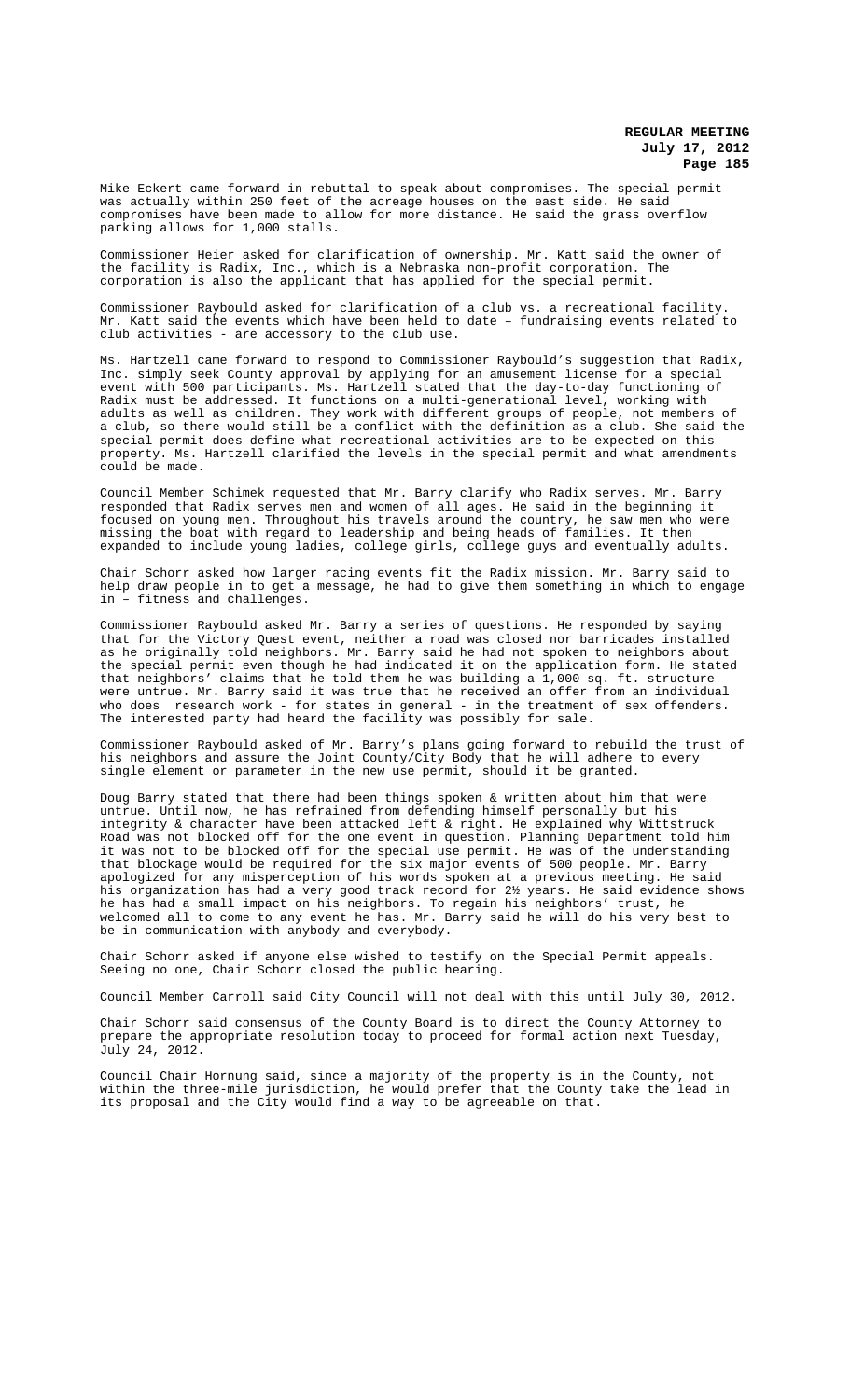Council Member Eskridge said he agreed with Council Chair Hornung. He stated that the substantial issues regarding roads and water are in the County jurisdiction.

Commissioner Raybould said the mission of Camp Gargano and all the good things that they do is not in dispute. She clarified that the concern would be the scope, magnitude & number of events and the disruption to farmers. She said she would love to see the two groups get together and work out some amendment or modification that would be acceptable to both. Ms. Raybould said if a concession was not reached, the County could discuss it at future meetings and come up with a compromise that would be more equitable to everyone.

Chair Schorr said in summarization, preliminary discussions were held but were not received with overwhelming support.

#### **VOTING SESSION**

HEIER Moved to draw up a resolution to approve County Special Permit No. 12015 by retaining Notes 3a. and 3b. and to strike the following Note in its entirety: "3c. One day occupancy of up to 500 persons that shall be permitted 6 times in a calendar year if a separate Amusement License is granted by the County Board." SMOYER Seconded.

Commissioner Raybould requested to see the motion in writing as her packet dates appeared different.

Brittany Behrens, Deputy County Attorney, clarified that the motion being made by Mr. Heier is based on the recommendation directly from the Planning Commission's resolution with the exception of "c".

Commissioner Heier explained the cooperative use of county roadways and encouraged safe travel. He reasoned that the removal of the 500 person event would be to see what the 50-person or 150-person event would do. He suggested that if it works, the County could amend it.

Brent Smoyer said he understands the danger of traveling gravel roads. Mr. Smoyer recounted his participation in a recent event in which 19,000 people traveled county roads. He said with traffic direction & signs, the event concluded successfully. As a start, Mr. Smoyer advised Mr. Barry that with the opportunity to hold 150-person events multiple times, he could show people he's a good neighbor and can make it work. He asked neighbors in the audience to give it a chance.

In response to Commissioner Raybould's questions, Deputy County Attorney Behrens agreed that Mr. Barry could apply for an amusement license for a special event involving 500-1,000 participants providing there was no conflict between land use. She said the amusement license process in the County requires a public hearing, notice to the neighbors, forwarding to the Health Department, Planning Department, Building & Safety, County Attorney's office, Engineering Department, County Sheriff and other various County departments for their input in additional conditions upon the granting of the amusement license.

Chair Schorr shared her support of Mr. Heier's motion. She said the County Board has worked very hard to be pro-business and supportive of new initiatives in the County whether it is a "for-profit" business or "not-for-profit" business. She said moving to 150 allows Radix to continue its mission and show neighbors the numbers can be managed. Ms. Schorr encouraged Radix to look at car pool initiatives, watch the noise and be aware of all the concerns raised by the neighbors. She said if, when and should Mr. Barry come back, those are the things the County Board would be looking at.

Commissioner Raybould stated that she is in support of Mr. Heier's motion. She feels it is a good compromise and it gives Radix, Inc. more opportunity to prove themselves to their neighbors.

The vote was carried by the following County Commissioners vote: AYES: Heier, Smoyer, Raybould, Schorr; NAYS: None.

Chair Schorr questioned Mr. Hornung on City Council procedures.

Council Chair Hornung responded that the City will have a resolution drafted for action in its regular procedural course.